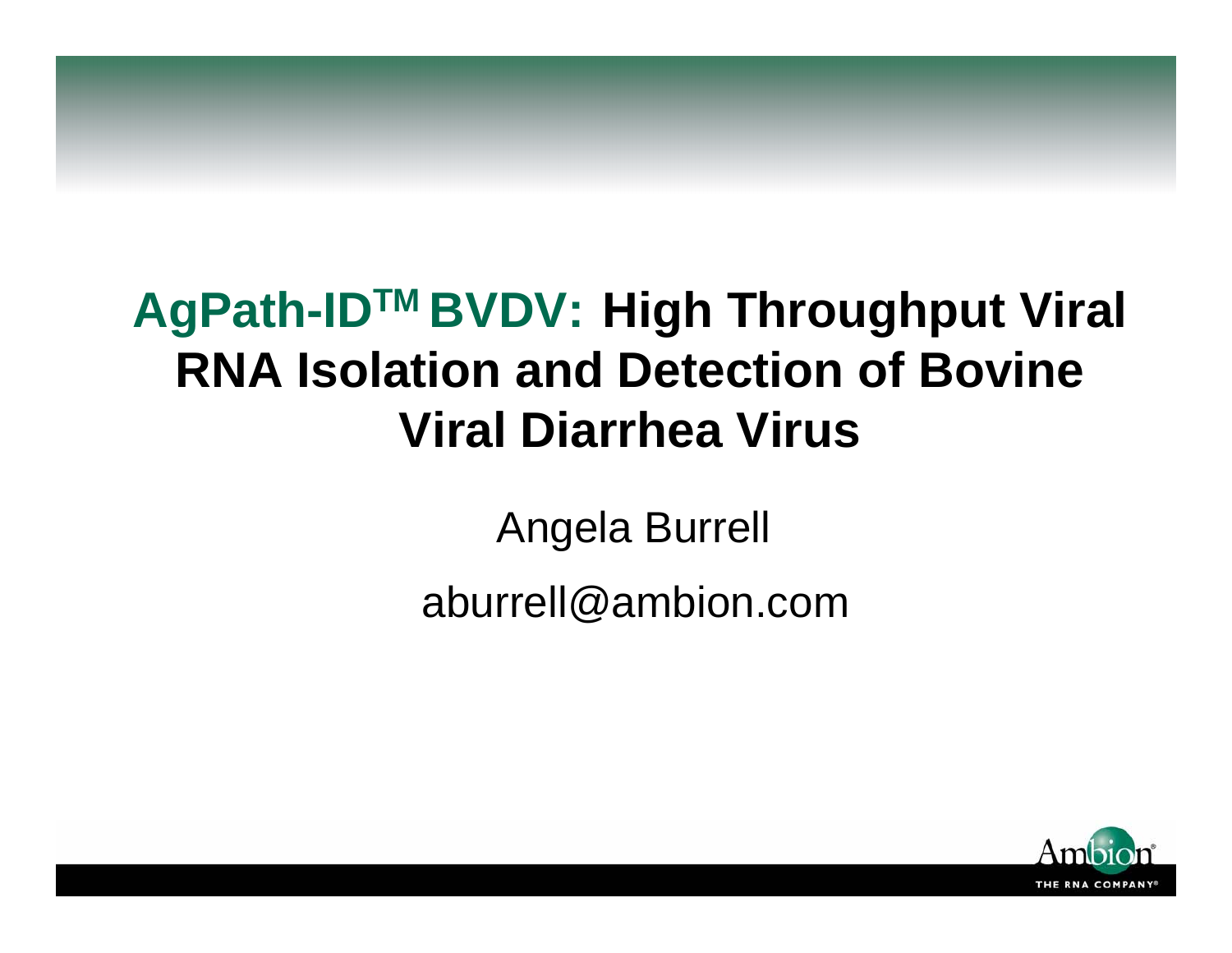# **Bovine Viral Diarrhea Virus**

- **12.3 kb, ss+RNA, enveloped virus in genus**  *Pestivirus* **of the** *Flaviviridae* **family.**
- **GI disease, reproductive failure, respiratory illness.**
- **Major economic losses.**

*from Reproductive dysfunction.*

• **Maintained in population through Persistently Infected (PI) cattle.**

*PI cattle shed virus throughout their lives.*

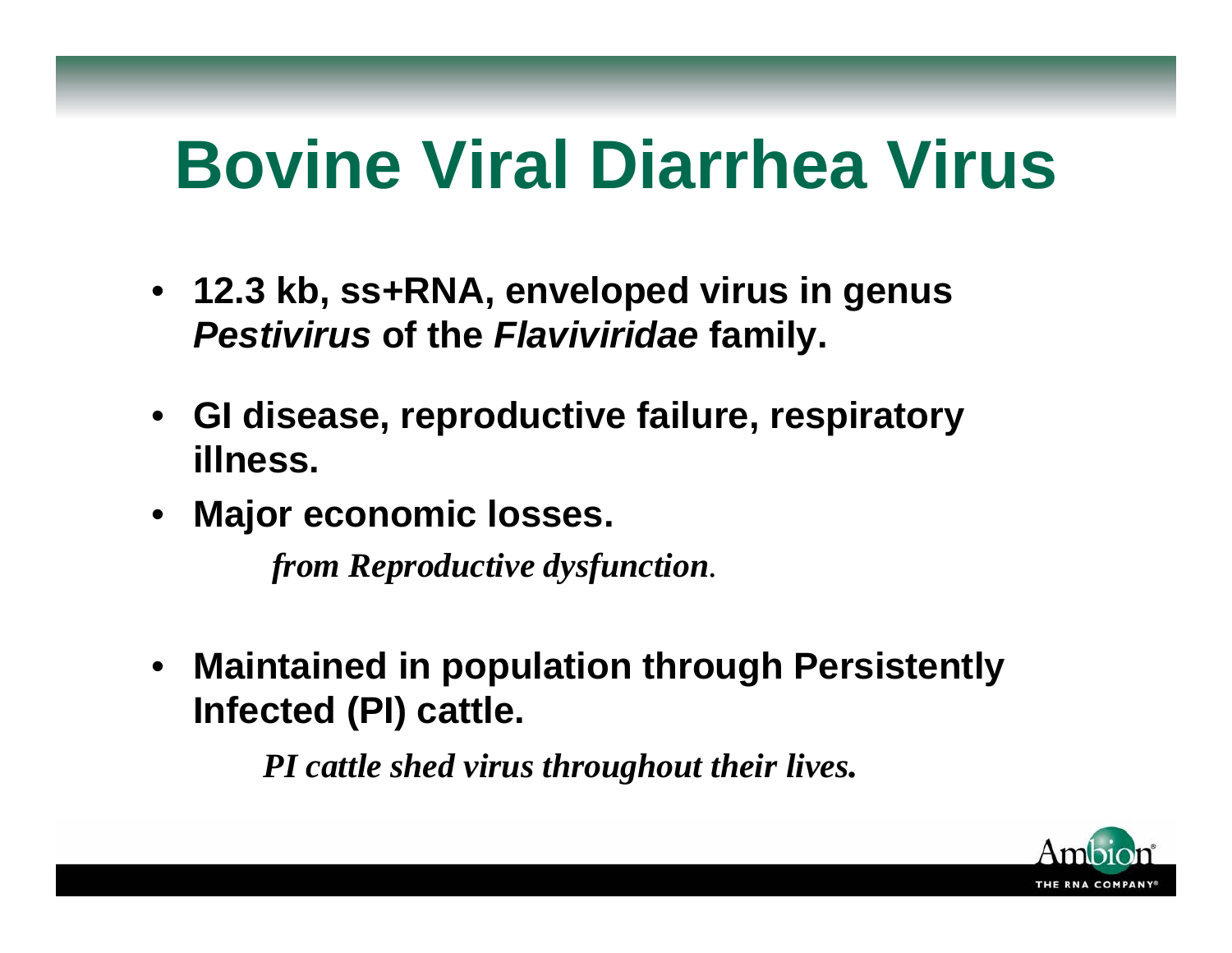## **MagMAX™ nucleic acid isolation technology**

• **High throughput magnetic bead-based RNA isolation**

**MagMAXTM-96 Viral RNA Isolation** *For viral RNA/D NA isolation from swabs, serum, and plasma*

**MagMAXTM-96 Blood RNA Isolation** *For viral and total RNA isolation from whole blood*

**MagMAXTM-96 Total RNA Isolation** *For viral and total RNA isolation from tissue or cell culture*

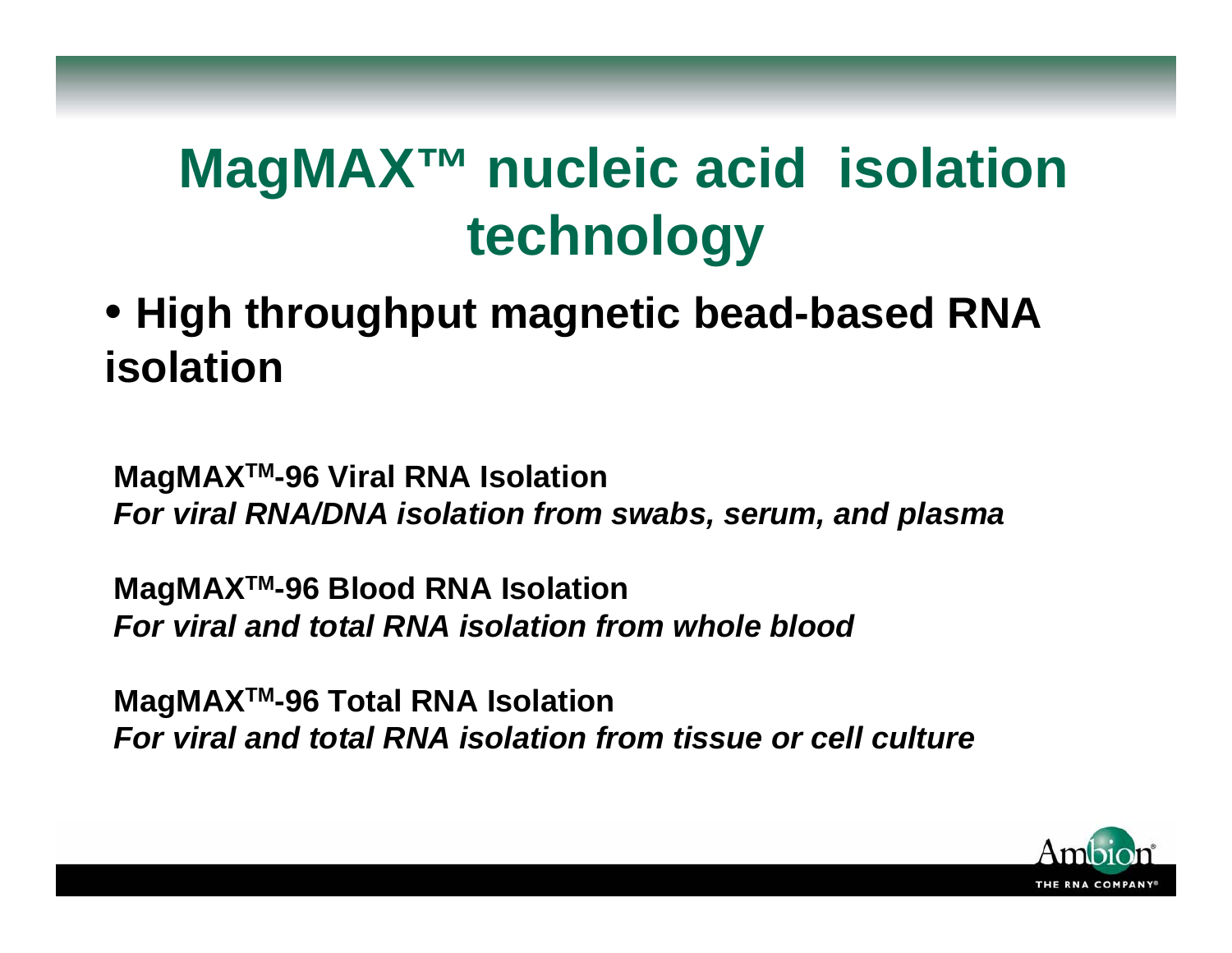# **AgPath-IDTM BVDV Kit**

- **One-step qRT-PCR assay**
- **Detects both Type I and Type II BVDV**
- **XenoRNA-01: Isolation and qRT-PCR control**
- **Optimized multiplex reaction targeting BVDV and XenoRNA-01 (control RNA)**

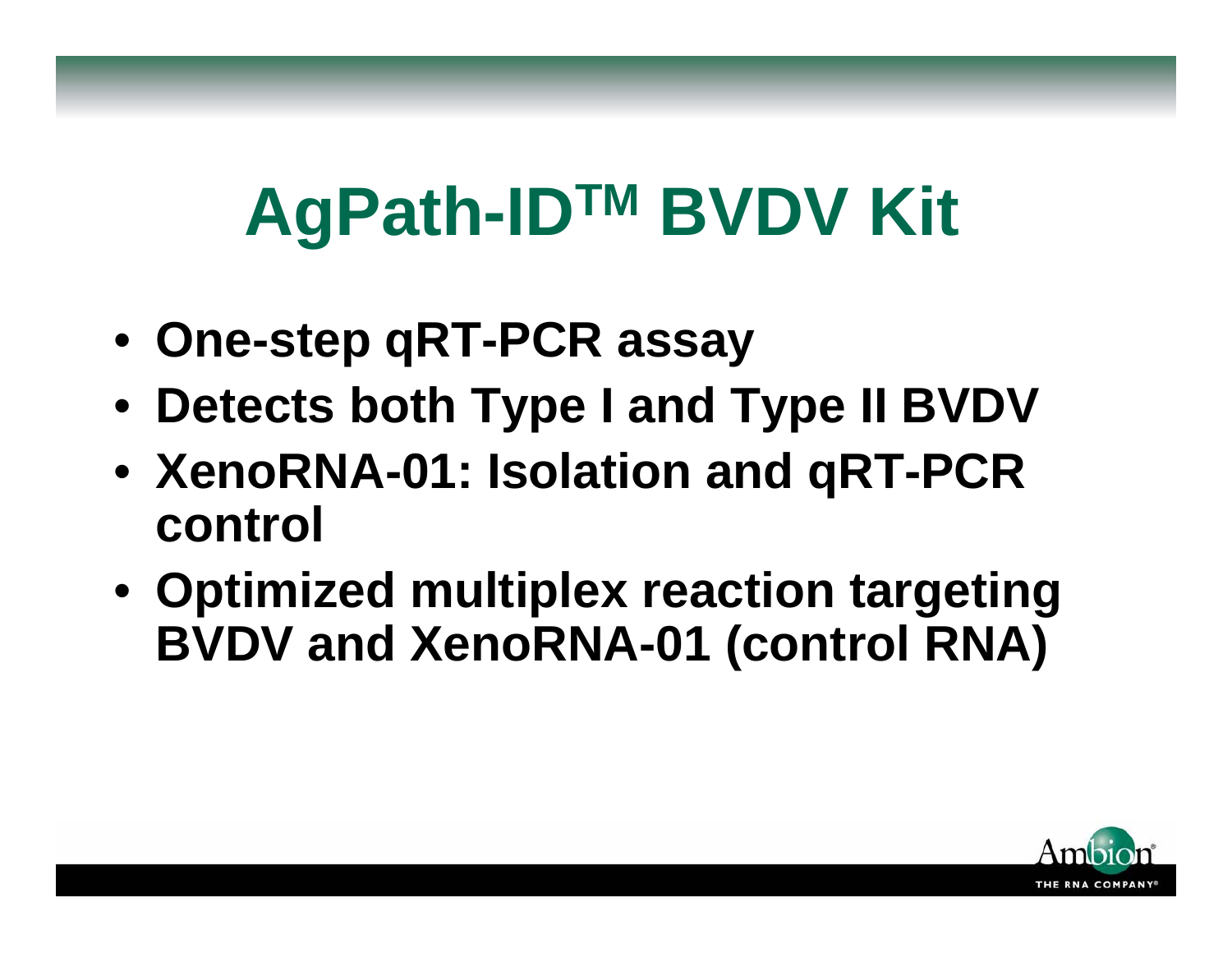## **MagMAX™ and AgPath-IDTM Advantage**

• **Fast.**

*~2 hrs for RNA isolation and detection.*

• **Sensitive.**

*Detects < 100 copies of BVDV.*

• **Diverse sample inputs.**

*Whole Blood, plasma, serum, raw milk, ear notch supernatant.*

• **Robust.**

*No false positives in vaccinated cattle.*

• **Easy to automate.**

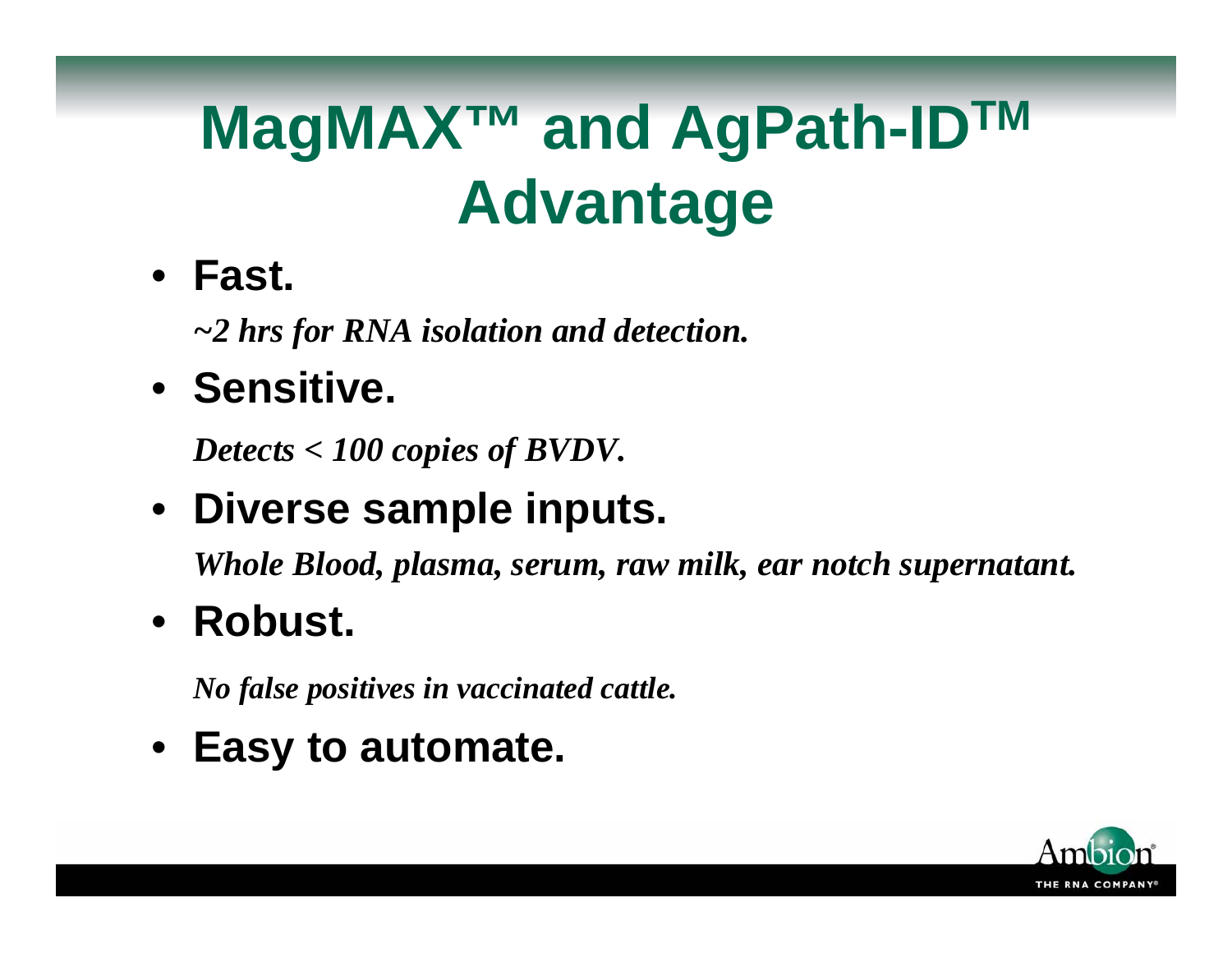### **High Throughput BVDV Detection Using Whole Blood**



**Blood/milk Samples** 

- 1. Add Lysis/Binding Solution
- 2. Add Bead Resuspension Mix
- 3. Shake for 5 min
- 4. Capture and wash beads twice
- 5. Treat with DNase
- 6. Add Lysis/Binding Solution and shake for 2 min
- 7. Capture and wash beads two more times
- 8. Elute total RNA
- **Small sample volume required (50** µ**l)**
- **Low elution volume streamlines the process**





**Sample RNA**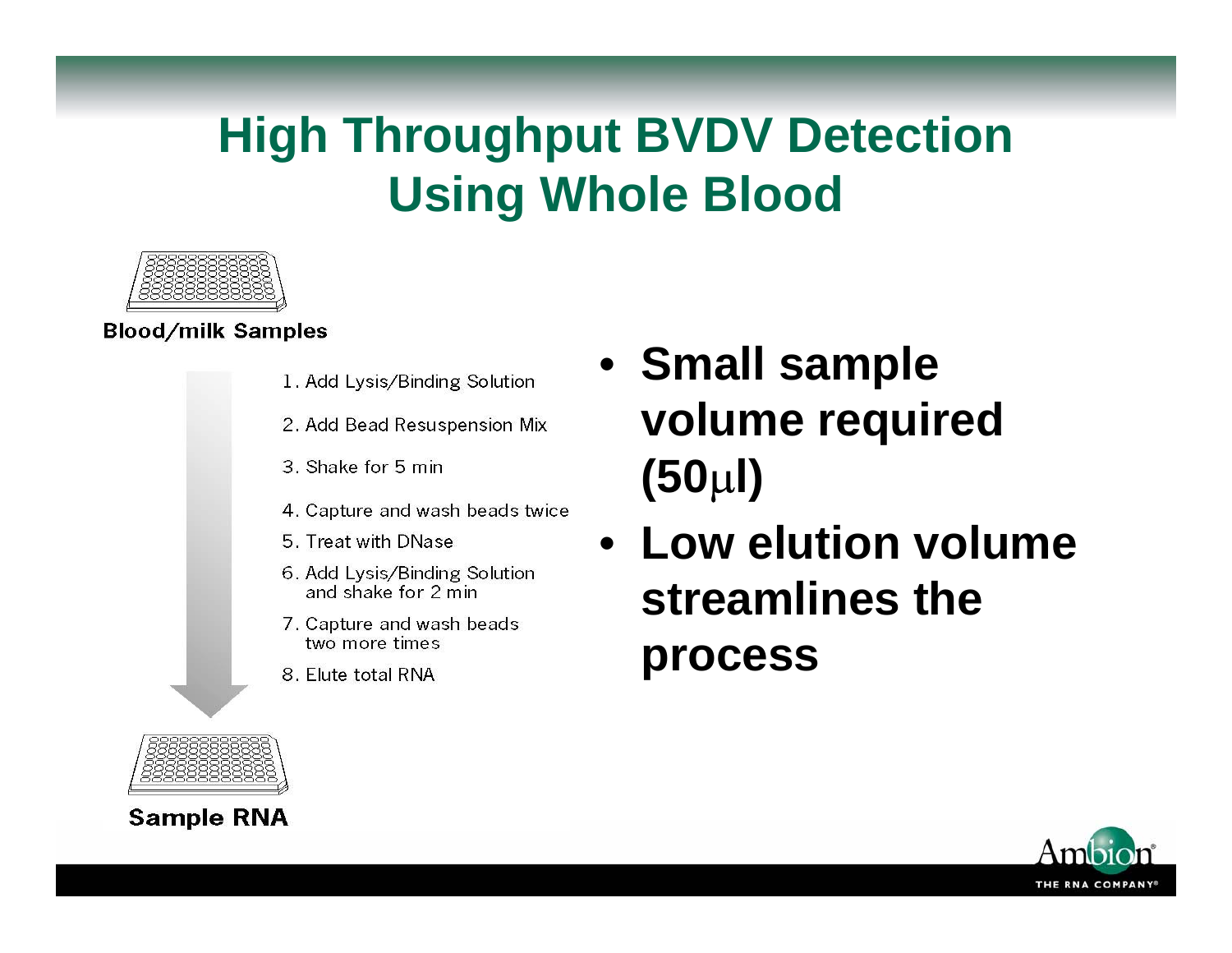## **AgPath-IDTM BVDV Kit**

- **25X Primer Probe mix** 
	- –BVDV (FAM/BHQ1)
	- **Links of the Company** XenoRNA-01 (CAL Fluor Orange 560/BHQ1)
- **40X Enzyme Mix**
- **2X qRT-PCR Buffer**
- **50X ROX Reference Dye**
- **Nuclease-free H20**
- **XenoRNA-01 Control RNA**
- **BVDV Transcript**

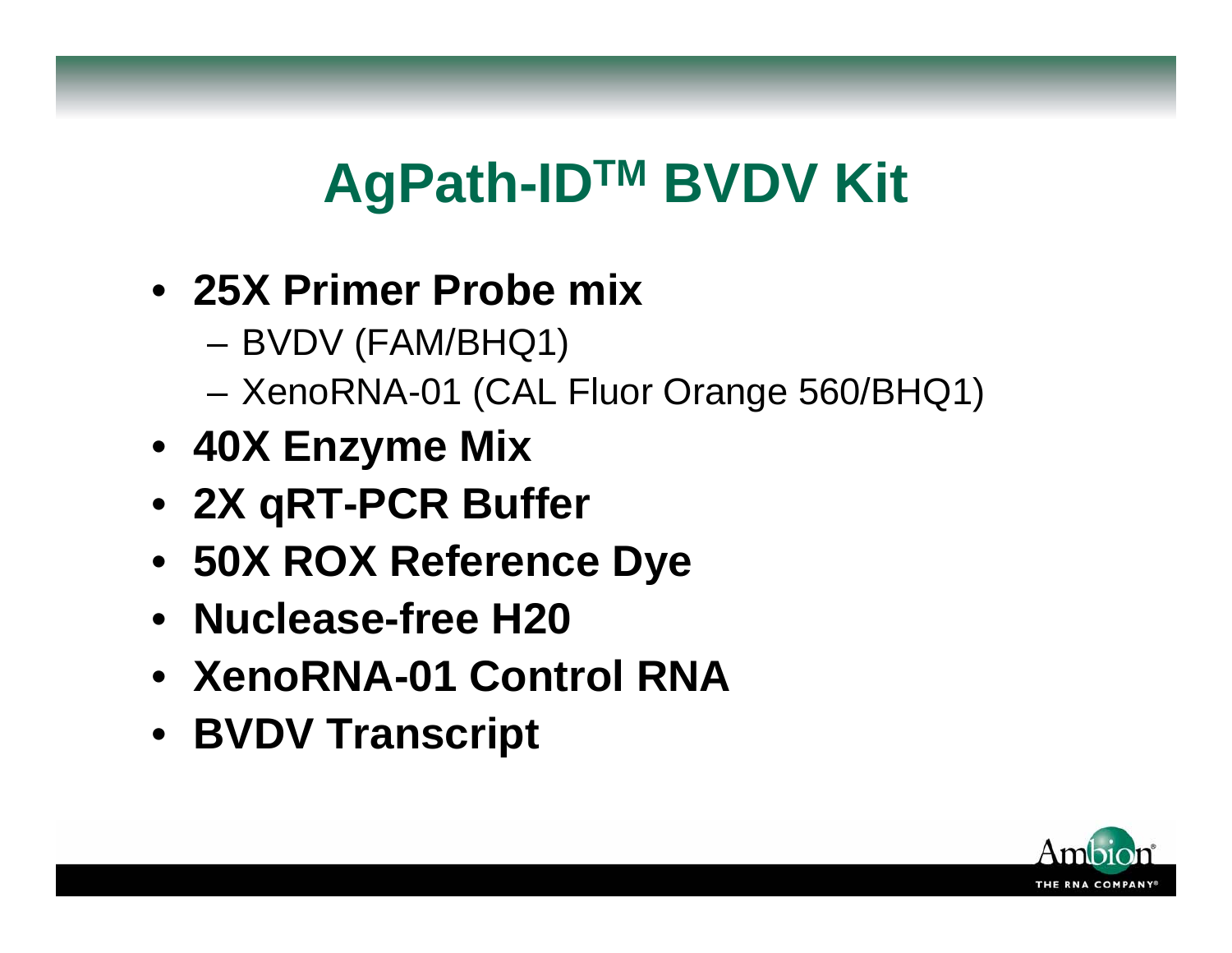# **Experimental Overview**

- **Examine detection sensitivity of AgPath-IDTM**
- **Validate and confirm use of AgPath-IDTM in various samples matrixes**
- **Demonstrate no false positives in vaccinated cattle**
- **Examine consistency and efficiency of RNA Isolation**

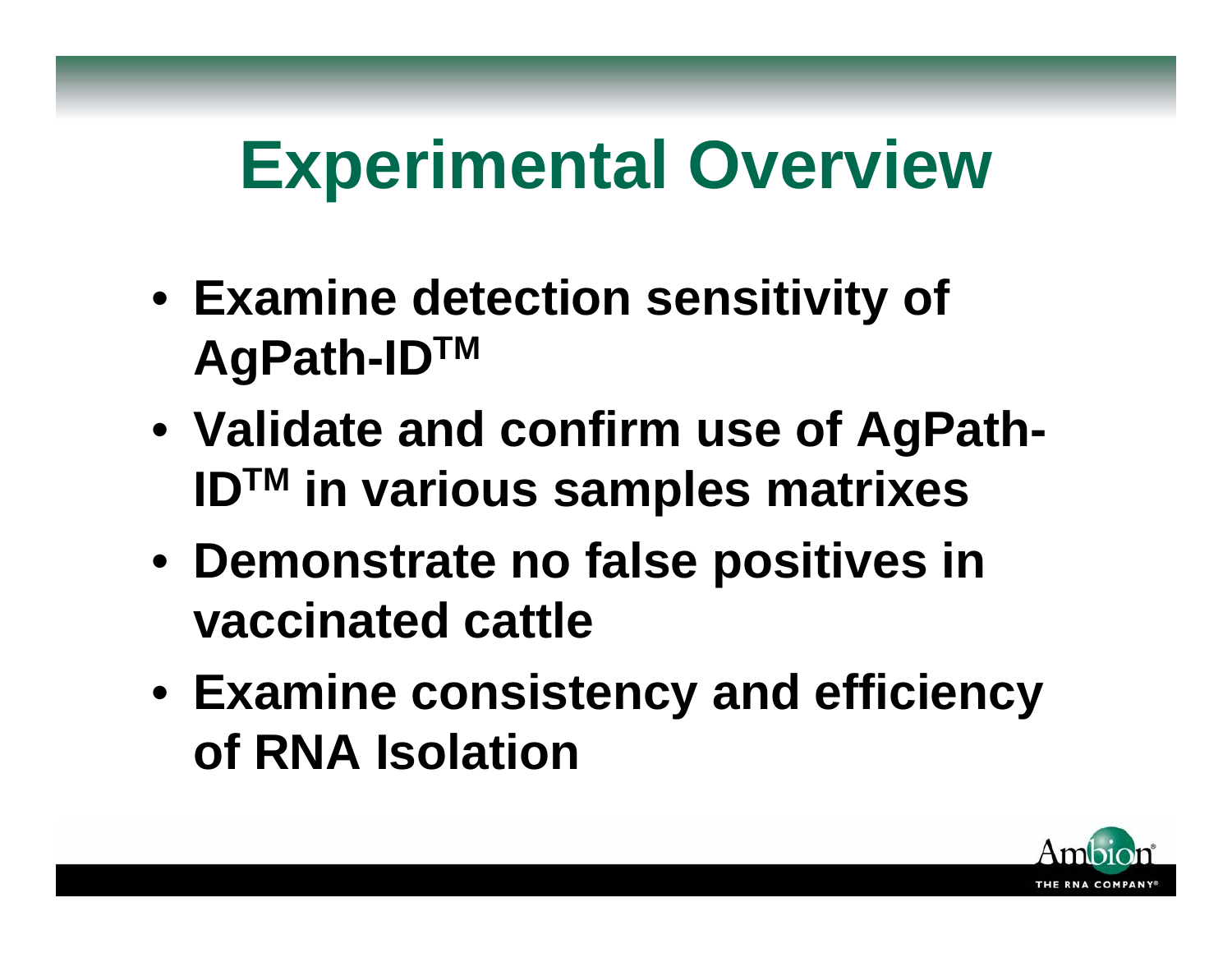**AgPath-IDTM BVDV Kit Detection Sensitivity**



**Linear detection of BVDV RNA from 25M to 40 copies**

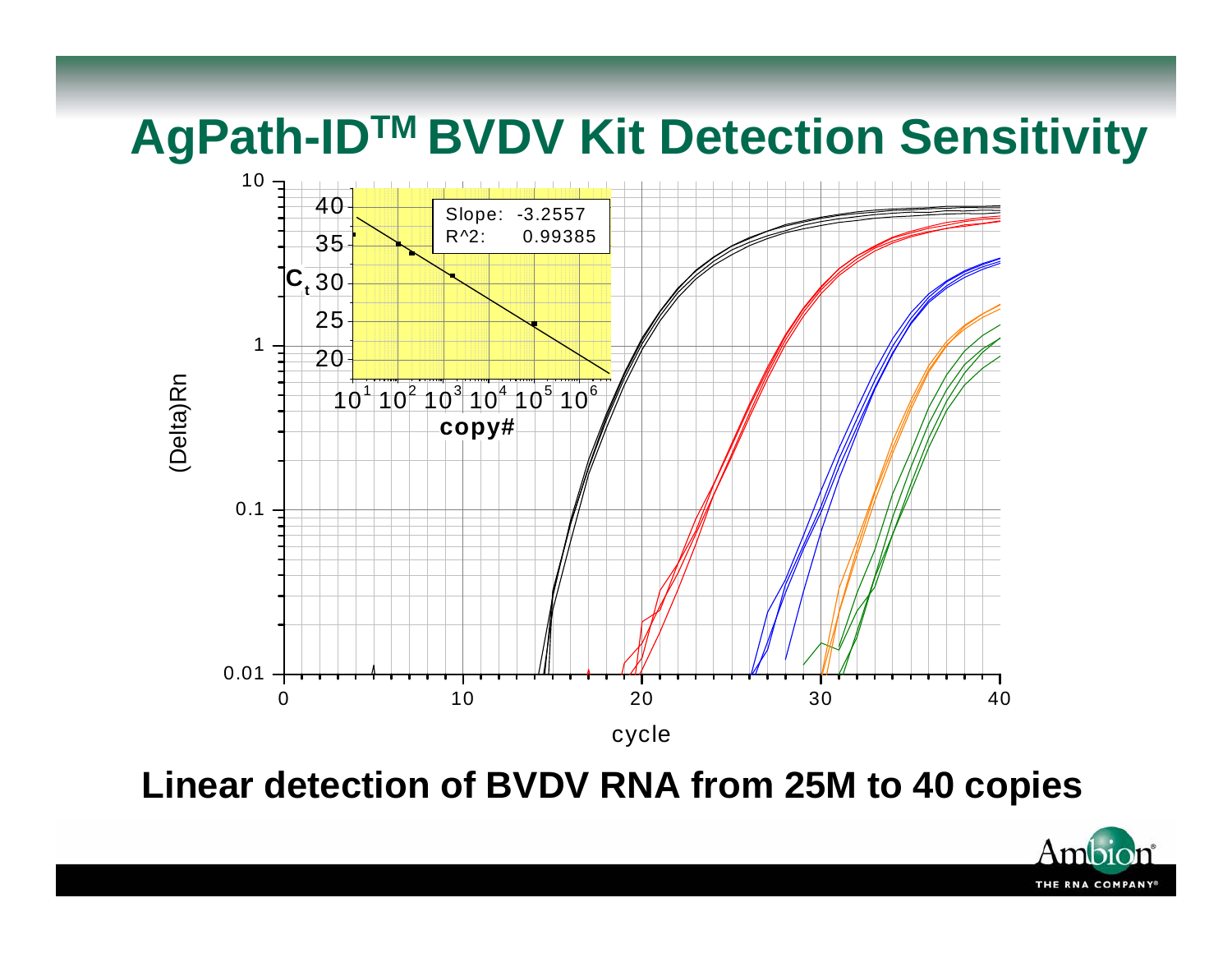#### **AgPath-IDTM BVDV Detection Sensitivity using Pooled Whole Blood Samples**



**BVDV RNA can be detected in pools of 1000 samples.** 

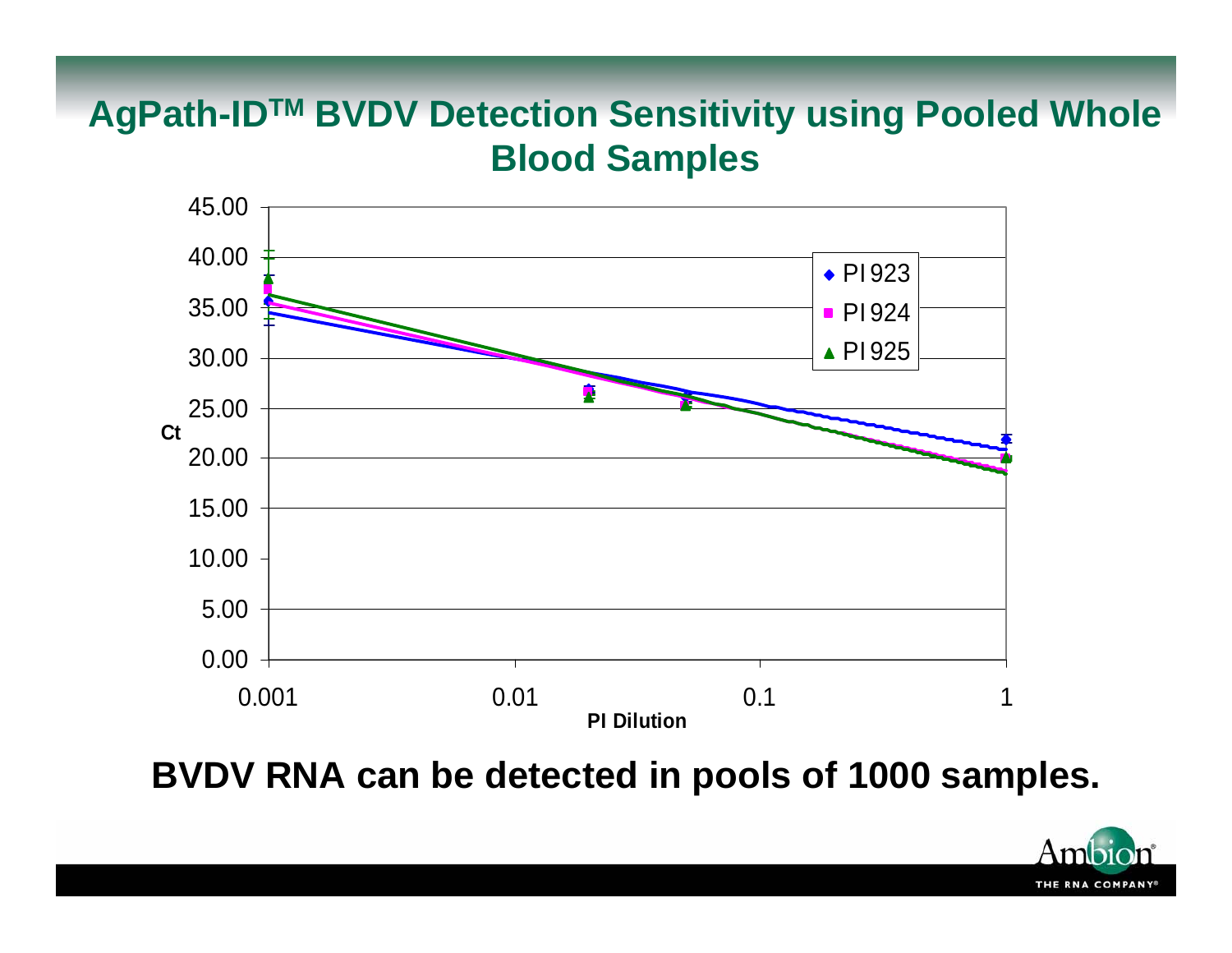### **No inhibition observed in pooled blood samples**



**Consistent detection of XenoRNA-01 in pooled blood samples (Avg Ct=29.02+/-0.55)**

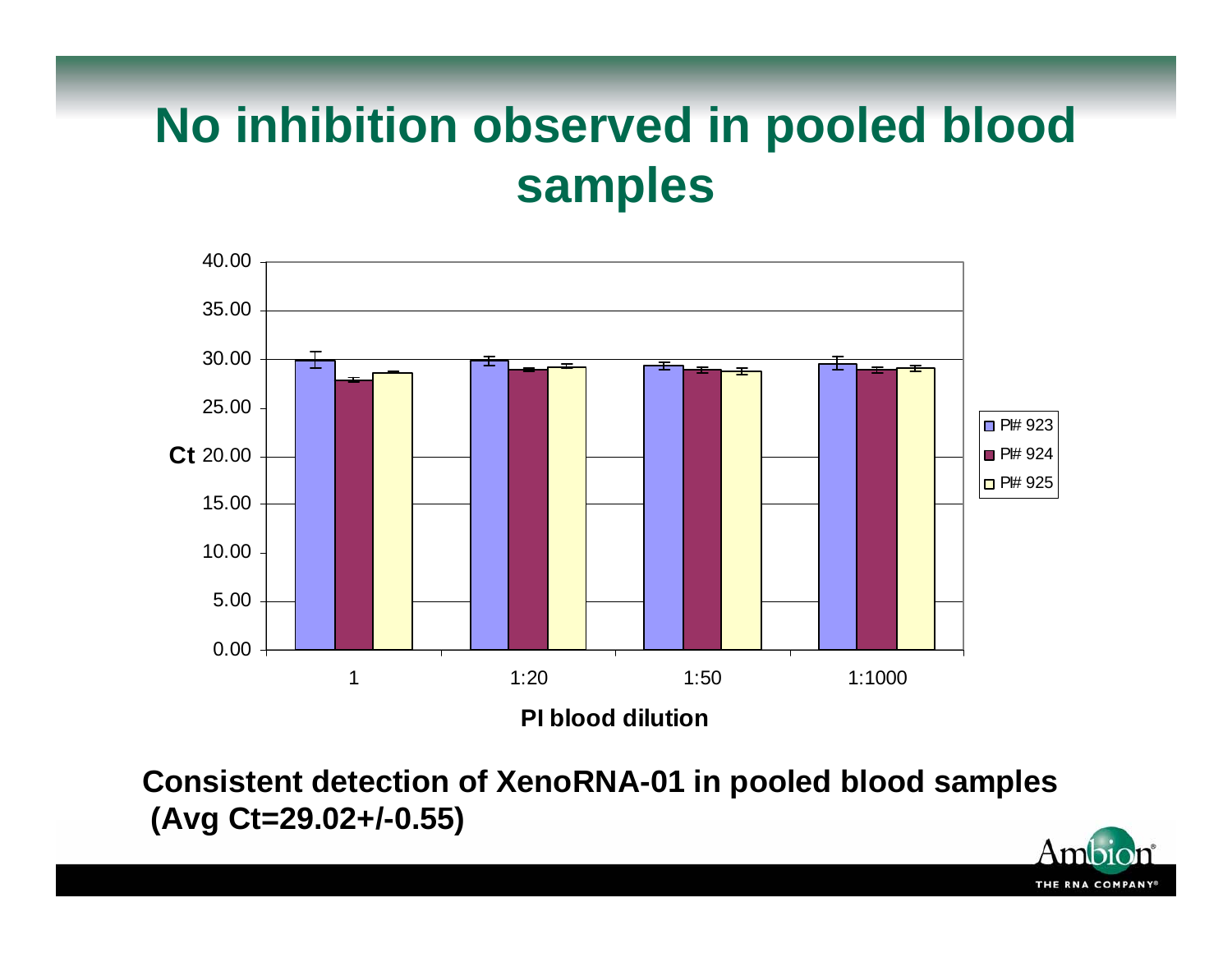### **BVDV Detection using Whole Blood**



#### **BVDV was successfully detected in all 18 positive samples with no false positive or negative.**

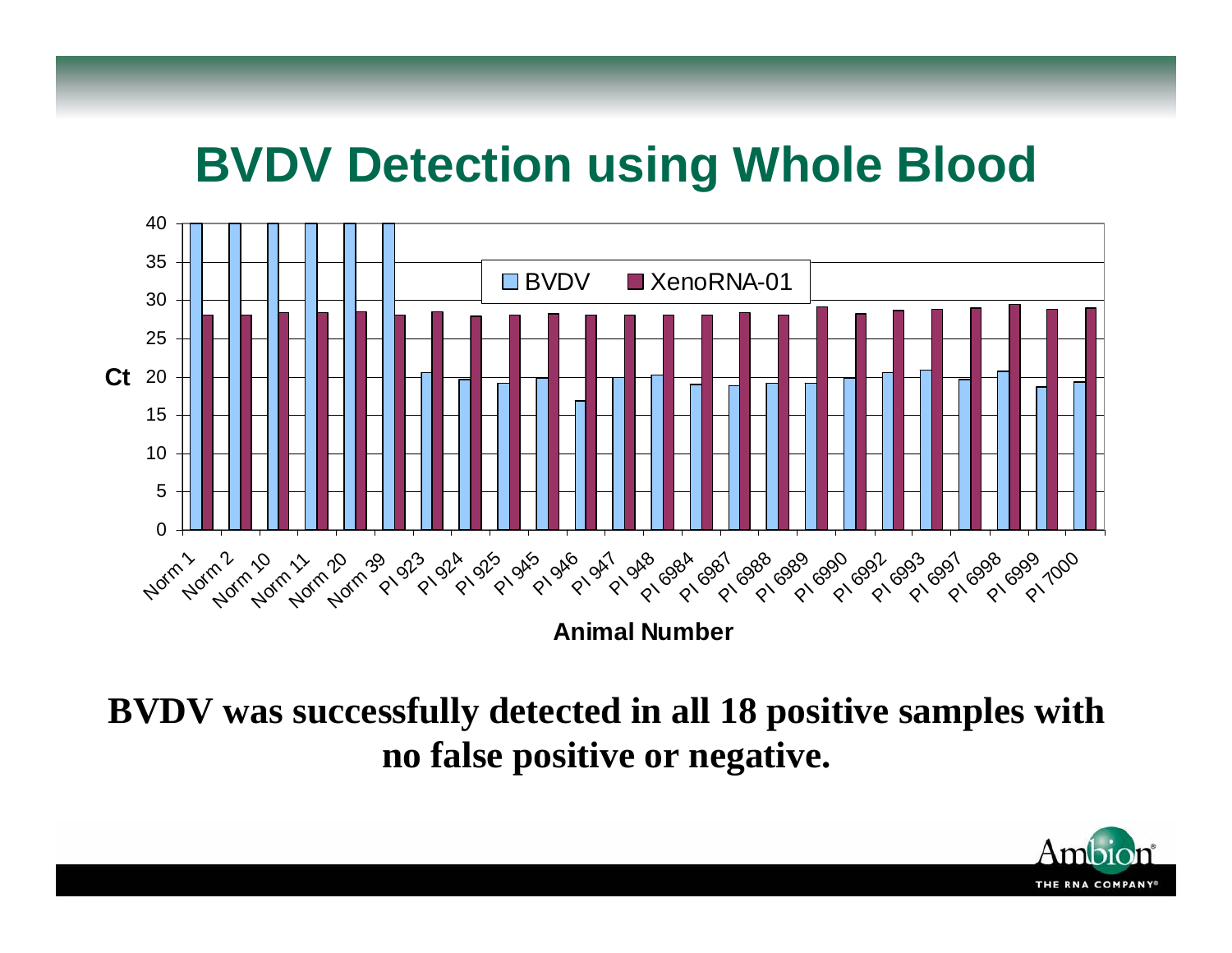#### **BVDV Detection using Ear Notch Supernatant**



**BVDV was detected in all 19 positive samples. Control XenoRNA-01 was consistently detected in all samples (Av. Ct 27.59+/- 0.27).**

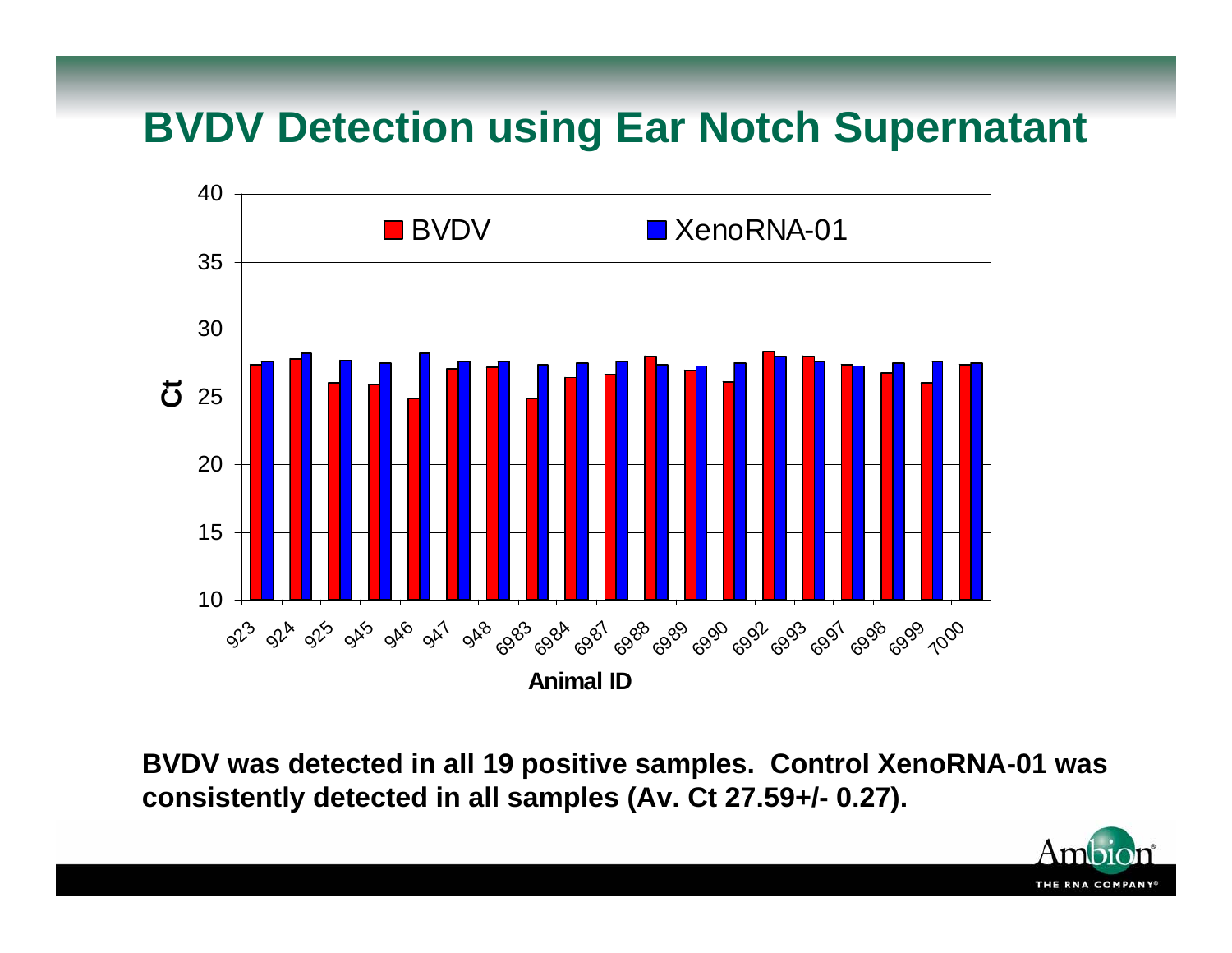### **HT BVDV Detection using Ear Notch Supernatant**



#### Ct of  $40$  = undetectable

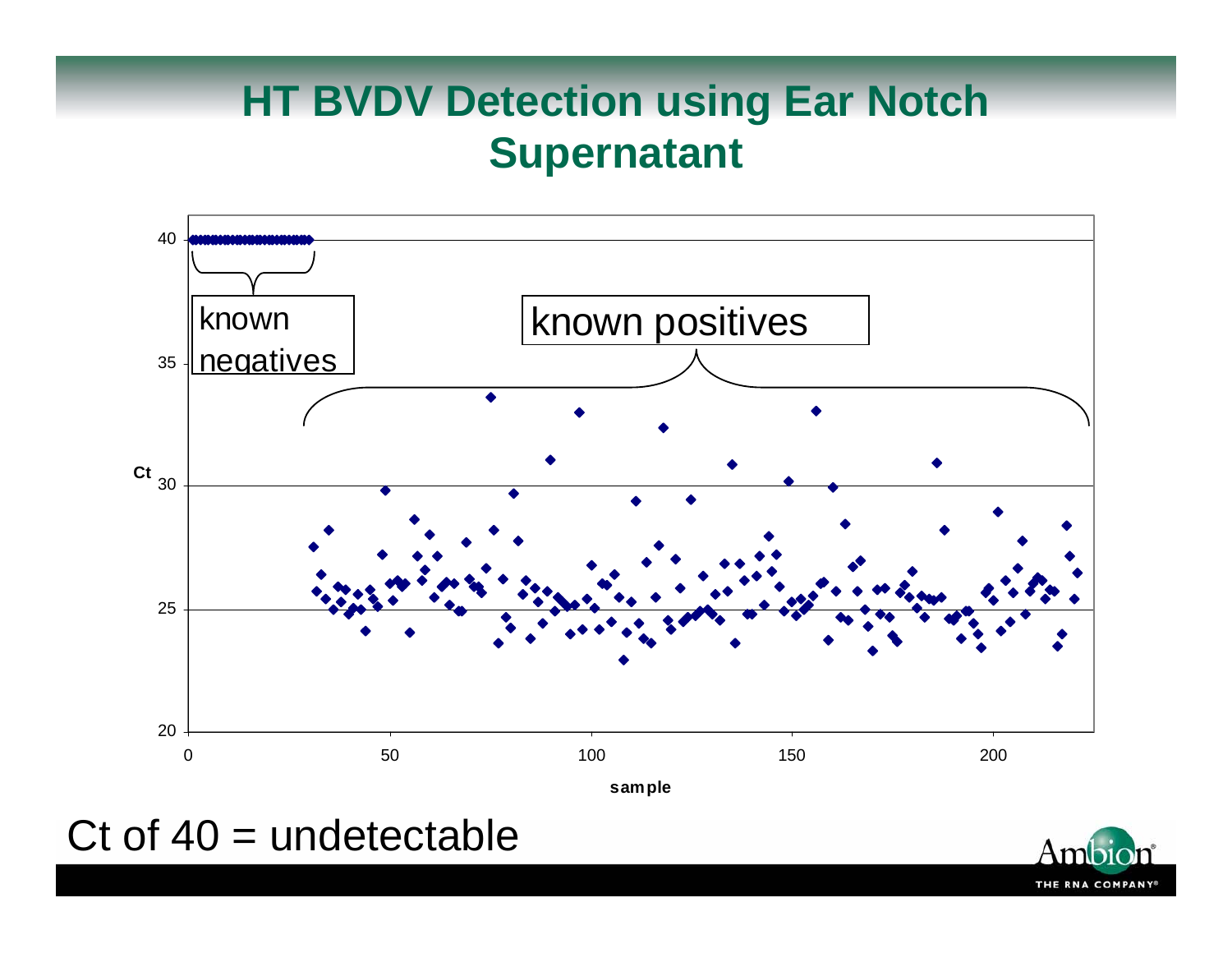#### **AgPath-IDTM BVDV Kit does not detect BVDV vaccine**



5 Non-infected cows were vaccinated with Bovi-Shield<sup>®</sup> GOLD™ FP 5 L5 Bovine Rhiotracheitis-Virus Diarrhea-Parainfluenza<sub>3</sub>-Respiratory Syncytial Virus Vaccine on day 0. **All vaccinated cattle tested negative for BVDV at all four time points.**

#### Ct of 40= Undetectable

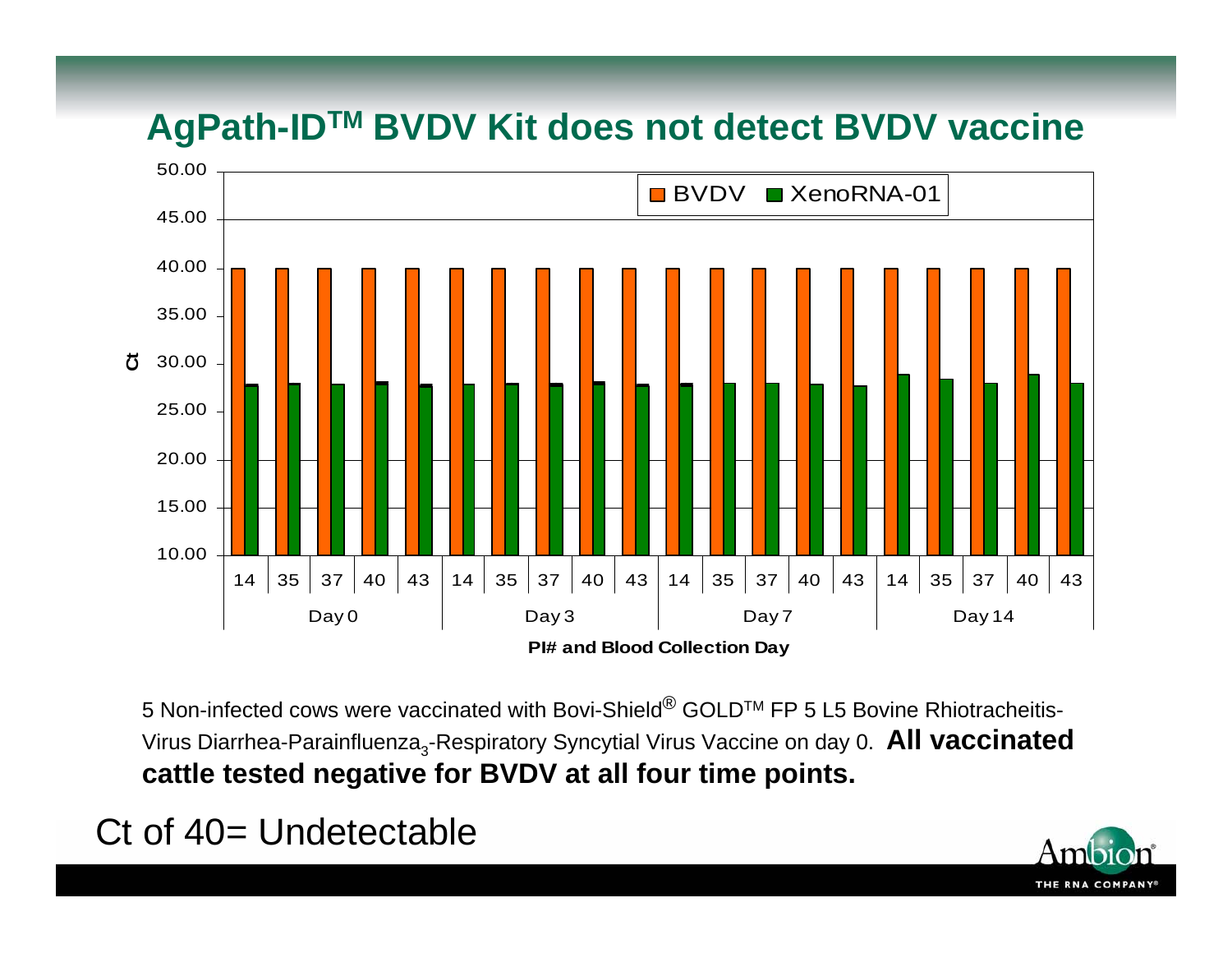### **HT BVDV RNA Isolation with Zero Cross-Contamination**



 $+$  sample (24) - sample (72)

| BVDV | 1                                                       | 2             | 3   | 4             | 5             | 6             | 7             | 8     | 9             | 10    | 11            | 12            |  |
|------|---------------------------------------------------------|---------------|-----|---------------|---------------|---------------|---------------|-------|---------------|-------|---------------|---------------|--|
| А    | ###                                                     | 22.92         | ### | ###           | ###           | 22.74         | ###           | ###   | ###           | 22.91 | ###           | ###           |  |
| В    | ###                                                     | $\pm \pm \pm$ | ### | 22.91         | ###           | $\pm \pm \pm$ | ###           | 23.1  | ###           | ###   | ***           | 22.77         |  |
| С    | $\pm \pm \pm$                                           | 23.13         | ### | $\pm \pm \pm$ | $\pm \pm \pm$ | 23.17         | $\pm \pm \pm$ | ###   | $***$         | 23.03 | $\pm \pm \pm$ | $\pm \pm \pm$ |  |
| D    | ###                                                     | ###           | ### | 23.08         | ###           | ###           | ###           | 22.69 | ###           | ###   | ###           | 22.61         |  |
| Е    | ###                                                     | 23.18         | ### | ###           | ###           | 23.32         | ###           | ###   | ###           | 22.64 | ***           | ###           |  |
| F    | ###                                                     | $\pm \pm \pm$ | ### | 23.26         | ###           | ###           | ###           | 23.04 | ###           | ###   | ###           | 22.77         |  |
| C    | ###                                                     | 23.41         | ### | ###           | $\pm \pm \pm$ | 23.68         | $\pm \pm \pm$ | ###   | $\pm \pm \pm$ | 23.37 | $\pm \pm \pm$ | $\pm \pm \pm$ |  |
| Н    | $\pm \pm \pm$                                           | ###           | ### | 23.64         | $\pm \pm \pm$ | ###           | ###           | 23.41 | ###           | ###   | ###           | 23.11         |  |
|      | <sup>***</sup> Not Detected; Avg Ct: 23.08; STDEV: 0.30 |               |     |               |               |               |               |       |               |       |               |               |  |

Efficient and consistent BVDV detection in all positive wells.

![](_page_15_Picture_5.jpeg)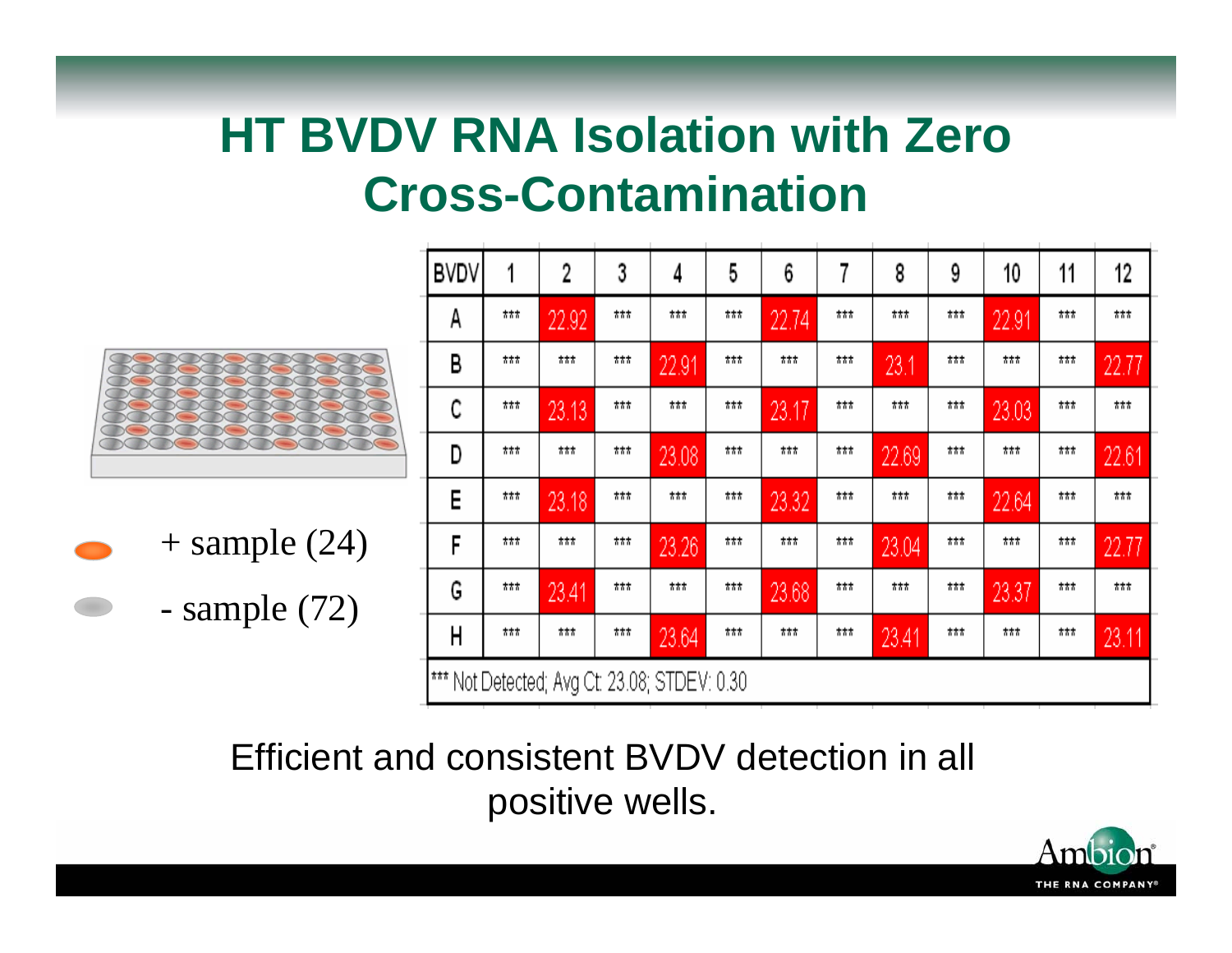![](_page_16_Picture_0.jpeg)

- **AgPath-IDTM BVDV Kit allows rapid and accurate detection of BVDV from diverse sample matrixes**
- **Detection sensitivity < 100 copies of BVDV RNA or 1000-fold dilution of PI whole blood**
- **High sensitivity allows pooling of samples.**
- **No false positives from BVDV vaccine**
- **XenoRNA-01 monitors RNA isolation and qRT-PCR efficiency**

![](_page_16_Picture_6.jpeg)